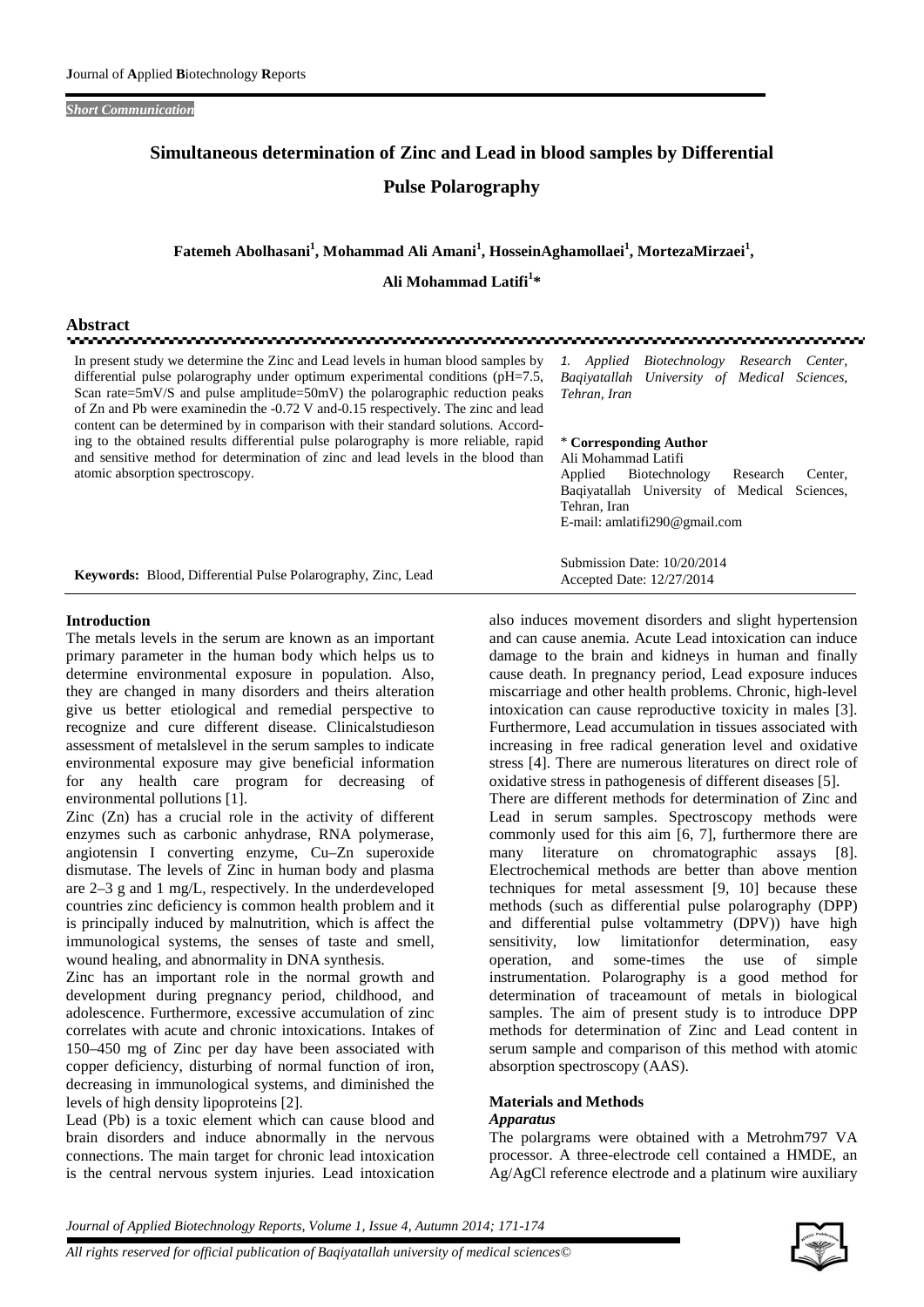electrode. The pH measurements were carried out by means of a Metrohm pH-Meter 69.

# *Reagents*

All the reagents used were of analytical-reagent grade. Triply distilled water was used throughout. The mercury (proanalysi) used in the hanging mercury electrode was obtained from Merck (Darmstadt, Germany). A stock solution of 1000 ppm of each metal was prepared by taking 99.99% of pure metal (Aldrich). Solutions of low concentrations were prepared by serial dilutions with de-ionized double distilled water.

## *Sample digestion*

To 2 mlof blood in a long-necked 100 ml flask, 4.0 ml of acid mixture (2 ml  $HNO<sub>3</sub>$  and 2mlHClO<sub>4</sub>) was added and after 10–15 min it was warmed up and evaporated until the half of themixture was left. Before further warming up (toavoid explosion) 2.0 ml of  $HNO<sub>3</sub>$  was added and partly evaporated after evaporation to nearly dryness 2.0 ml HClO<sup>4</sup> was added and warmed up untilwhite fumes were nearly finished; the sample became clearand was re-evaporated until nearly dryness. After cooling, 2.0 ml of HCl was added and evaporateduntil nearly dryness. The acidity was neutralized with 2 M NaOH and then it was diluted to 5.0 ml [11].

## *Polarographic determination*

Digested sample (2 ml) was transferred into the polarographic cell containing 10 ml of ammonium acetate buffer (pH=7.5). The solution in the cell was purged for 600 minutes by purging pure nitrogen gas. Anodic stripping was performed in differential pulse mode after selecting pre-concentration time of 180s, a scan rate of 5 mV/s and pulse amplitude of 50 mV. The concentrations of all the metals in the samples were determined using standard addition method.

#### **Results**

Differential pulse stripping voltammetry is on the basis of two different steps, the first step involves the electrolytical removal of metal ions into a hanging mercury drop electrode to pre-concentrate the metals in the form of a dilute amalgam:

| $Pb+2+2e+(Hg)$ | Pb(Hg)          |
|----------------|-----------------|
| $Zn+2+2e+(Hg)$ | $\text{Zn(Hg)}$ |

In the second step, the electrode is 'stripped', i.e., the metal in the amalgam is re-oxidized. Current and potential measurements are made during the second step, and the position and height of stripping peaks are characteristic of the type andthe metal ion concentration originally in samples[9]:

| $Pb(Hg) - 2e$ | $Pb^{+2} + (Hg)$ |
|---------------|------------------|
| $Zn(Hg) - 2e$ | $Zn^{2} + (Hg)$  |

First of all, the curves of these metals in a synthetic sample were studied. In this section we wanted to see the polarograms of these metals and the determination qualities wasn't our aim. Scan confine was between 0 and -1 V and the first peak was related to Pb in -0.15 and the second peak was devoted to Zn in -0.72v. This subject was proved when we added 50 µl of standard solution two

times for Pb and one time for Zn and so an obvious increase was observed. Figure 1 shows the increasing currents of these metals after standard addition.



**Figure 1.** Increasing currents of metals after standard addition.

#### *Optimization of polarographic parameters*

The effect of pulse amplitude and scan rate was investigated. The peak currents of Pb and Zn increased with increasing of the pulse amplitude in the potential range of 10–80 mV. In this work, −50 mV was chosen as the optimum value for pulse amplitude, because at this value the sensitivity was high and the polarographic curves were well shaped with relatively narrow peak widths.

The results showed that with increase of the scan rate in the range 5–25 mV/s, the peaks current of Pb and Zn briefly decreased.

For studying this subject, a sample with known amounts of these metals was prepared from Baqiyatallah's biochemical Lab. Figure 2 illustrated the maximum currents of different scan-rates. Therefore, scan rate  $= 5 \text{mV/s}$  was selected as optimum scan rate.

The influence of pH on peak potential for the reduction peaks was examined using differential pulse polarography. For this goal, pH between5-9 was considered and three buffers (phosphate, Britton–Robinson and ammonium acetate buffer) were applied. Fig (3-a,b) illustrated max currents were related to ammonium acetate for Zn (a) and Pb (b). Finally, ammonium acetate with pH 7.5 was selected as the optimum. At this pH the sensitivity was the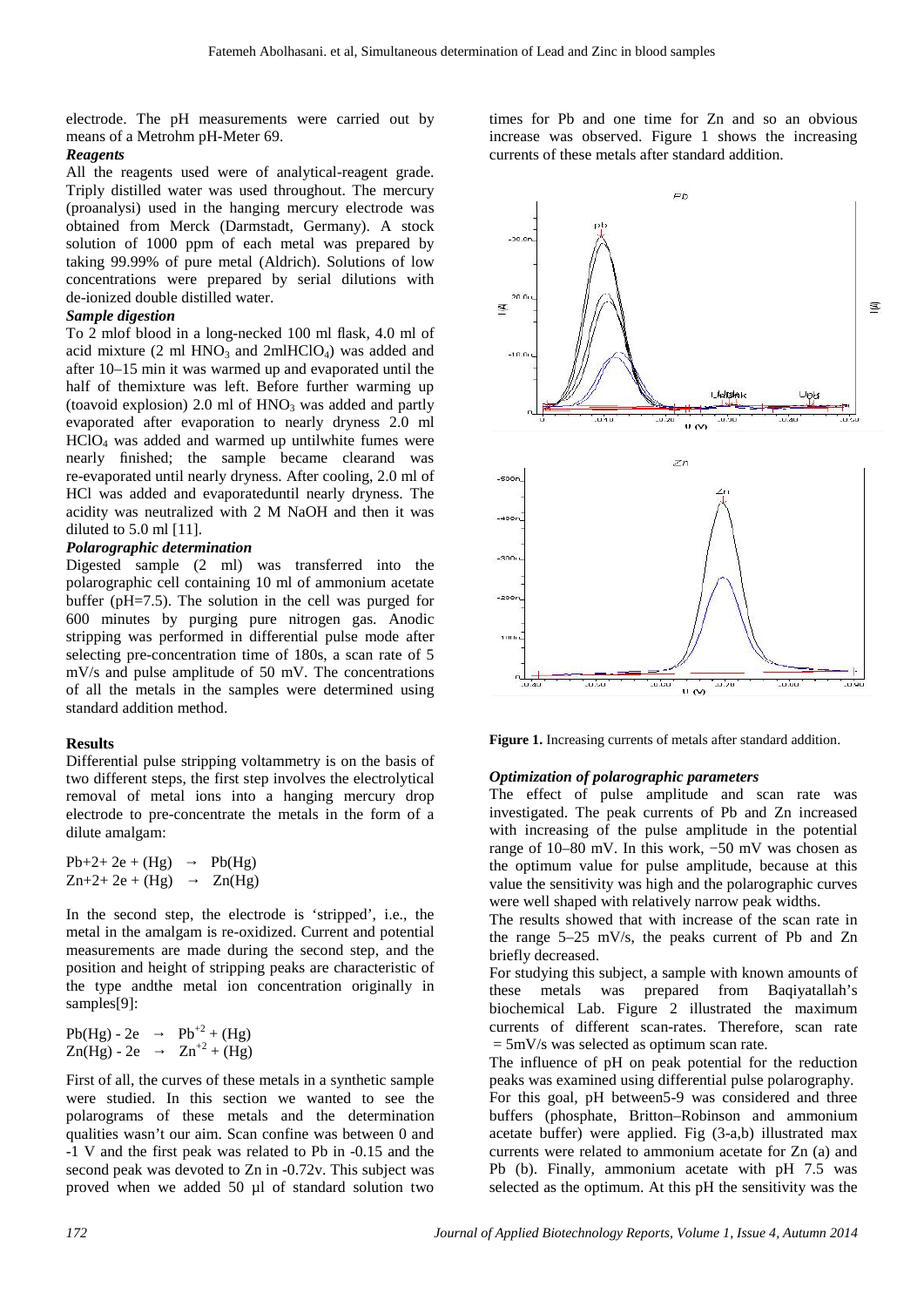highest, the peak was well-defined and the base line was flat.



**Figure 2.** The effect of scan-rate on 102 µg/dl and 1.05 µg/dl of Zn and Pb.



**Figure 3.** The effect of pH and buffers on 102 µg/dl and  $1.05\mu$ g/dl of Zn (a) and Pb (b).

#### *Determination of Zinc and lead in real samples*

The normal range of Zn and Pb, for adults, is 100-110 µg/dl and 0-20 µg/dl respectively so that the determination of these metals must be done by high sensitive methods. In this study, five blood samples of different person who lived in polluted areas of Tehran were taken and the results

obtained by Polarograph were compared with AAS in the biochemical laboratory in Baqiyallah hospital. Finally, the results of DPP and atomic absorption spectroscopy were analyzed by t-test (Table. 1).

**Table 1.** Determination of lead and Zinc in five random samples from adult males \*.

| <b>Sample</b>  | Zn    | Pb<br>(found AAS)      | Zn        | Pb<br>(found DDP) | <b>SD</b> | t-test    |
|----------------|-------|------------------------|-----------|-------------------|-----------|-----------|
|                | 103.1 | 4.02                   | 104.2     | 4.1               | 0.19      | 0.95(n.s) |
| $\overline{2}$ | 94.5  | 2.3                    | 94.1      | 1.9               | 0.21      | 1.19(n.s) |
| 3              | 109   | 3.1                    | 108.9     | 2.9               | 0.28      | 1.41(n.s) |
| $\overline{4}$ | 99.8  | 1.1                    | 99.7      | 1.4               | 0.32      | 1.38(n.s) |
| 5              | 101.4 | 2.7                    | 102.4     | 2.9               | 0.17      | 1.22(n.s) |
| 1.11<br>$-1$   |       | $\mathbf{H}$<br>$\sim$ | $\sim$ 44 |                   |           |           |

\*- All concentrations are based on µg/dl.

-All concentrations are the average of three determinations (n=3).

- Determination was done by standard addition calibration. - t-test 90% confidence interval.

-n.s.: not significant.

#### **Discussion**

The purpose of the present study was to simultaneous determination of Lead and Zinc in blood samples by DPP and it compare with AAS .The results show that DPP was better in the measurement of metal concentrations in the blood samples. Briefly, results of present study show that DPP possesses numerous theoretical and appliedbenefits including few parameters to be adjusted in the DPP. The validation of analytical performance characteristics demonstrated the reliability of the method for the analysis of whole blood.

#### **Conclusions**

In present study, two methods to determination of metal ions, DPP and AAS, were compared for Lead and Zinc analysis in blood samples. Accordingly, the DPP was applied to determine the levels of Zinc and Lead in blood samples.The advantages of DPP method over the other known techniques (AAS, ICP-OES, etc) are that it is a successful, new, rapid, simple, selective and inexpensive technique for quantitative and qualitative determination of metal ions and it has extremely low detection limits and can also works in the presence of high salt concentrations.

#### **Acknowledgement**

The authors acknowledge the financial support of Baqiyatallah University of Medical Sciences (Tehran, Iran) for this study.

#### **References**

1. Mahajan, R. K., Walia, P. S., Lobana,T.S., The versatility of salicylaldehyde thiosemicarbazone in the determination of copper in blood using adsorptive stripping voltammetry. *Talanta*, 2005, Vol. 4, pp. 755-759.

2. Fraga C.G., Relevance, essentiality and toxicity of trace ele ments in human health. *Mol Asp Med*, 2005, Vol. 26, pp. 235- 244

3. Selander, S., Cramér, K., Interrelationships between lead in blood, lead in urine and ALA in urine during lead work. *Brit J Ind Med*, 1970, Vol. 27, pp. 28-39.

4. Ebrahimzadeh, M. A., Eslami, S., Nabavi, S.F., Nabavi. S. M., Determination of Trace Element Level in Different Tissues of the